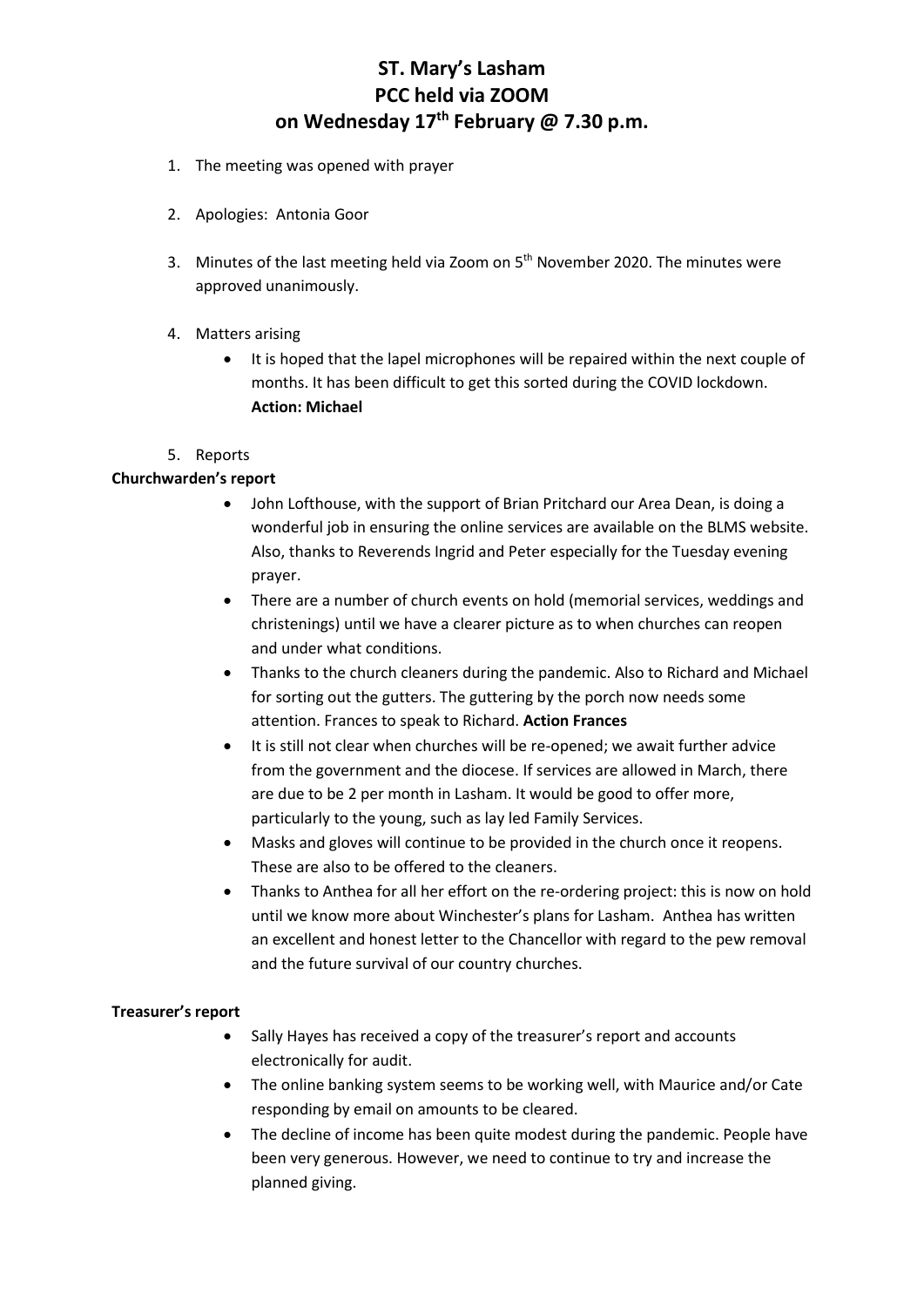### **ST. Mary's Lasham PCC held via ZOOM on Wednesday 17th February @ 7.30 p.m.**

- The size of the contribution to the Common Mission Fund, as well as the cost of the insurance is 'grotesque' in comparison to expenditure as a whole.
- It is very difficult to get competitive quote for church insurance as there are only three companies involved.
- Christenings, memorial services and weddings make a dramatic difference to our funds. While the number of services with collections has fallen, the average pound per service is holding up well.
- Housekeeping: it was proposed that we move from EDF to Bulb Energy when our tariff is due for renewal in March. This will give us a small saving. **All agreed. N.B subsequent to the PCC meeting EDF energy had offered a competitive 3 year fixed deal, which has been accepted.**
- 6. Re-ordering of the church
	- Canon Ed gave a good summary at the last meeting. Planning has been agreed by the Local Authority, but the issues with the pews are maddening, as it will stop the church from being a useable space. It was disappointing that Richard Streatfield did not include Anthea in the discussion with the Victorian Society. Anthea had written to the Chancellor of the Diocese, copied to Bishop Tim and to the Archbishop of Canterbury. The only response had been a telephone call, off the record, from Bishop David of Basingstoke, sympathetic to her views.
	- Allyson suggested that we hold an event in the church and invite the Victorian Society along, so they can see how difficult it is to use the space.
	- Michael emphasised that it is now over to the PCC, as we need someone to 'champion' the project. Extensions to faculties are not uncommon, but normally only modest changes to plans are allowed. An extension has been talked about for years and we now need to move forward. The PCC should initiate discussions shortly with the village committee as to how to move the project forward to minimize further delays.
	- Stuart questioned whether the village committee would support the project, if there are a number of people against the design. It will be hard to progress if we do not appear to be listening to their views.
	- Frances and Allyson highlighted that the PCC need to agree our approach as we are not united: it is hard to champion a project if you do not support the design.
	- It is felt that more thought needs to be given to the interior of the church and whether the addition of a kitchenette and toilet will be sufficient to make it a community asset
	- Allyson felt the statement of need for the project was 'spot on', but the design did not match the statement and that we need alternatives.
	- It was agreed that the PCC should have an extraordinary meeting about the building project and how to move forward, once we have a clearer picture as to the Diocese's plans for Lasham. Cate to liaise with dates. **Action: Cate**